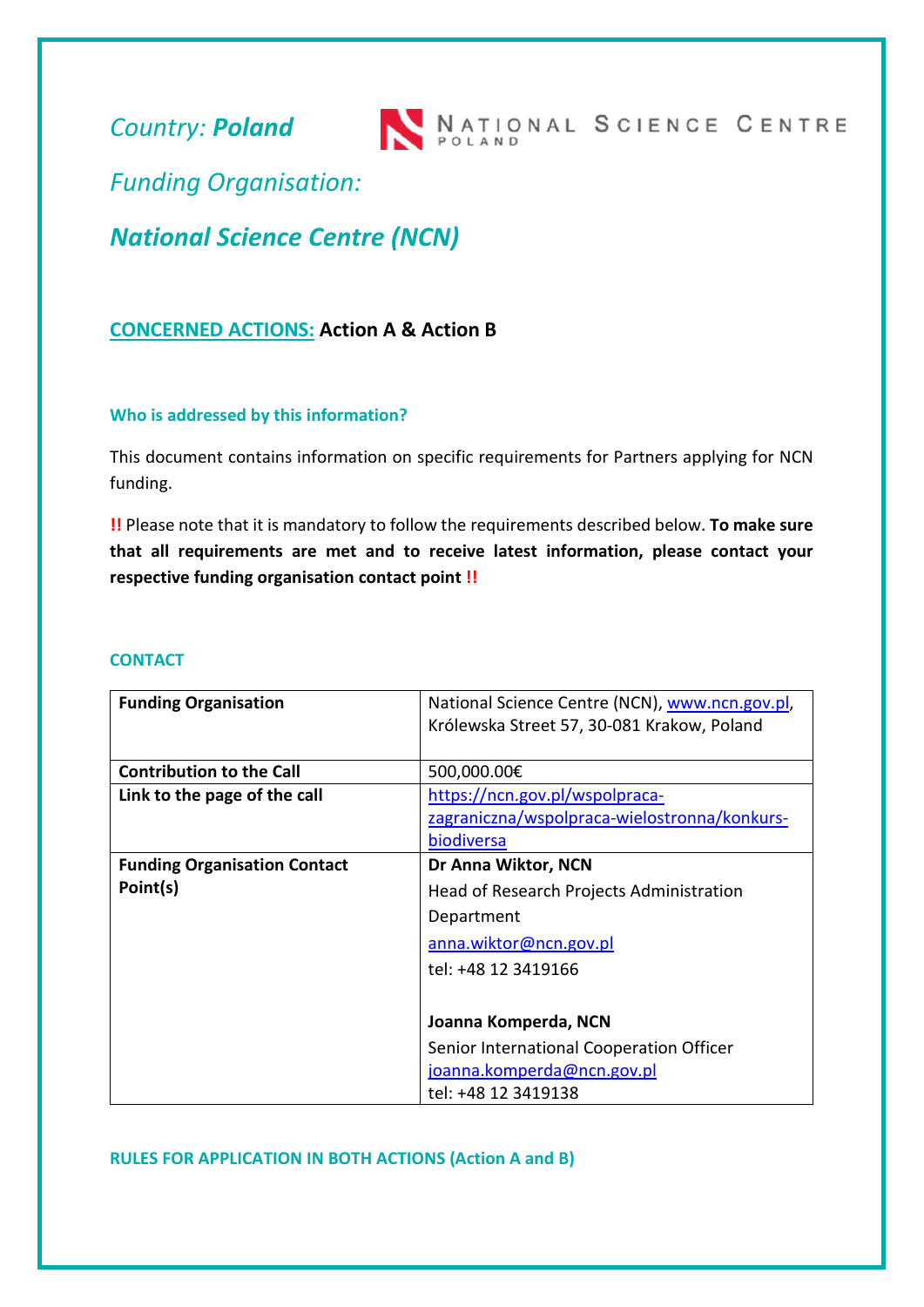| Are the applicants allowed to submit<br>proposals under both actions? | <b>Yes</b> |
|-----------------------------------------------------------------------|------------|
| Comments / additional information                                     | N.A.       |

### **ELIGIBILITY**

| <b>Eligible Institutions/Persons</b> | To check the list of eligible institutions please |
|--------------------------------------|---------------------------------------------------|
| (incl. industry and funding rates)   | see: Warunki oraz regulamin przyznawania          |
|                                      | środków na realizację zadań w konkursie           |
|                                      | <b>BiodivERsA Call 2018.</b>                      |
|                                      |                                                   |
|                                      | <b>Principal Investigator:</b>                    |
|                                      | Any researchers with a doctoral degree,           |
|                                      | employed at a Polish host institution may act     |
|                                      | as Principal Investigator or Project Leader.      |
|                                      |                                                   |
| <b>Eligible themes environment</b>   | No restrictions                                   |
| <b>Additional specific rules</b>     | Only proposals involving basic research may       |
|                                      | be submitted in response to the call for          |
|                                      | proposals.                                        |
|                                      | Research teams requesting funding to NCN          |
|                                      | are thus required to be in charge of aspects      |
|                                      | of the project related to fundamental             |
|                                      | research.                                         |

### **BUDGET**

| Minimum and/or maximum requested<br>budget per Partner and/or per Project | N.A.                                                                                                                                                                                                                                                                                                                                                                                                                                            |
|---------------------------------------------------------------------------|-------------------------------------------------------------------------------------------------------------------------------------------------------------------------------------------------------------------------------------------------------------------------------------------------------------------------------------------------------------------------------------------------------------------------------------------------|
| <b>Eligible Personnel costs</b><br>(permanent/temporary)                  | <b>Yes</b>                                                                                                                                                                                                                                                                                                                                                                                                                                      |
| Should VAT be included in budget figures<br>for your country?             | Yes                                                                                                                                                                                                                                                                                                                                                                                                                                             |
| Should any other costs/expenses be<br>excluded?                           | Researchers may apply for funding of costs<br>relevant, necessary and directly connected to<br>the proposed research project, including:                                                                                                                                                                                                                                                                                                        |
|                                                                           | Personnel (including post-doc positions<br>and scholarships for PhD students);<br>Equipment: applicants may seek funding<br>$\bullet$<br>for research equipment up to 500,000<br>PLN;<br>Other costs: materials, devices<br>and<br>software,<br>outsourcing<br>and<br>subcontracting, travel and subsistence<br>costs, visits and consultations, costs of<br>publications (including Open<br>access<br>publications), collective investigators; |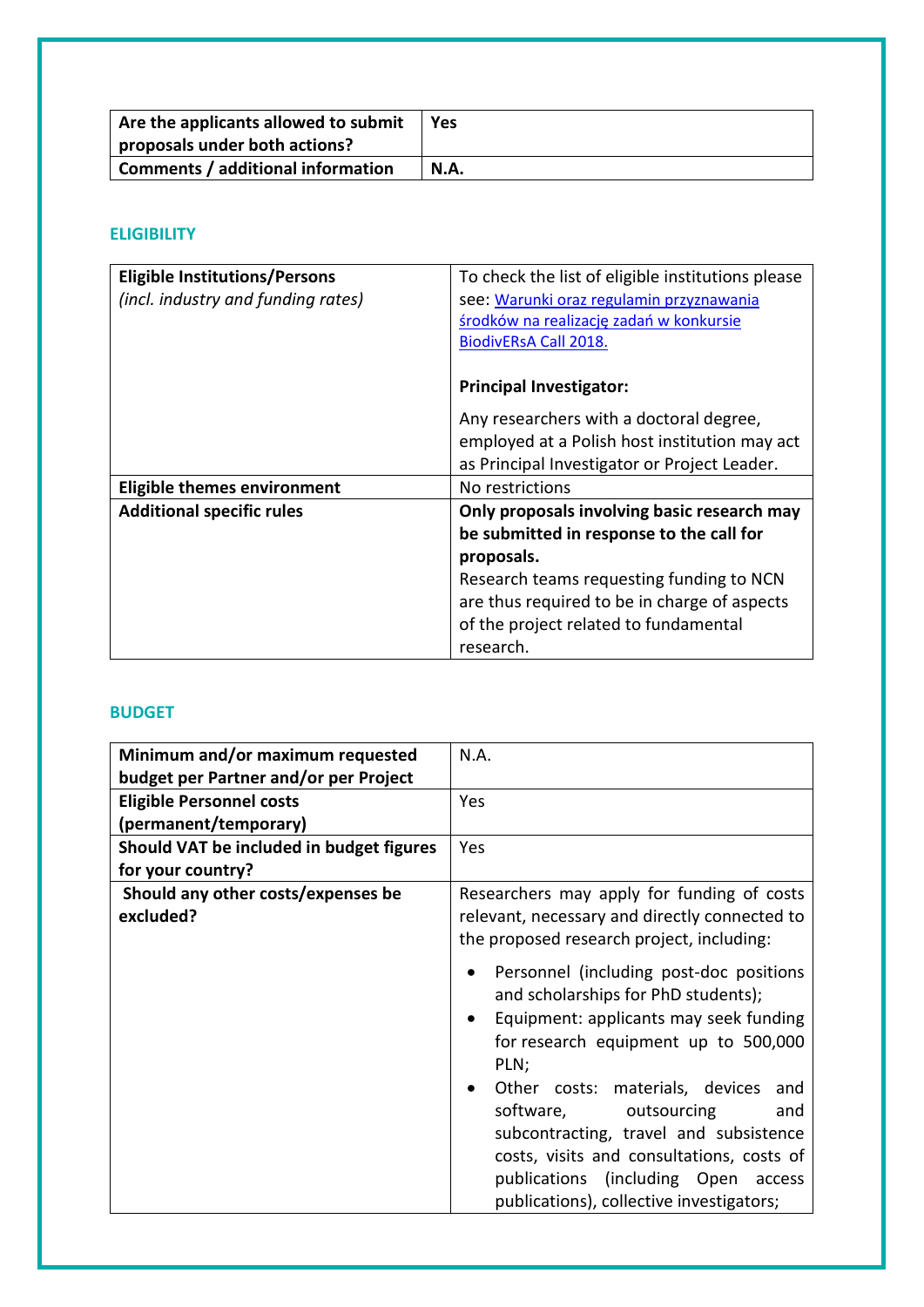|                                                                  | Overheads: overheads may not exceed<br>a maximum of 40% of eligible costs (excl.<br>equipment) and may not be increased<br>during the course of a research project.<br>We strongly encourage all applicants to read                                                                                             |
|------------------------------------------------------------------|-----------------------------------------------------------------------------------------------------------------------------------------------------------------------------------------------------------------------------------------------------------------------------------------------------------------|
|                                                                  | information on eligible costs included in the<br>Annex to NCN Council's Resolution on funding<br>granted within BiodivERsA Call 2018 (Warunki<br>oraz regulamin przyznawania środków na<br>realizację zadań w konkursie BiodivERsA Call<br>$2018$ ).                                                            |
|                                                                  | Please note that administrative personnel<br>well as costs of<br>organising<br>costs<br>as<br>conferences, workshops, seminars, meetings<br>are ineligible. For more information please<br>check Warunki oraz regulamin przyznawania<br>środków na realizację zadań w konkursie<br><b>BiodivERsA Call 2018.</b> |
| <b>Subcontracting rules</b>                                      | To EU countries: Yes                                                                                                                                                                                                                                                                                            |
|                                                                  | To Non-EU countries: Yes                                                                                                                                                                                                                                                                                        |
|                                                                  | Subcontracting special tasks (i.e. IT services,<br>etc): Yes                                                                                                                                                                                                                                                    |
| Should VAT be included in the budget<br>figures provided for NCN | Yes                                                                                                                                                                                                                                                                                                             |

### **OTHER**

### **Minimum and/or maximum project duration**:

Projects including Polish teams may last 36 months.

## **National Official paperwork to complete and sign (including addresses where to send them)**

On the full proposals stage, Polish applicants must register their applications in the OSF submission system (UNISONO). Budget of the Polish part of the project must be given in PLN (1 EUR = 4,2634 PLN).

### **Further comments**